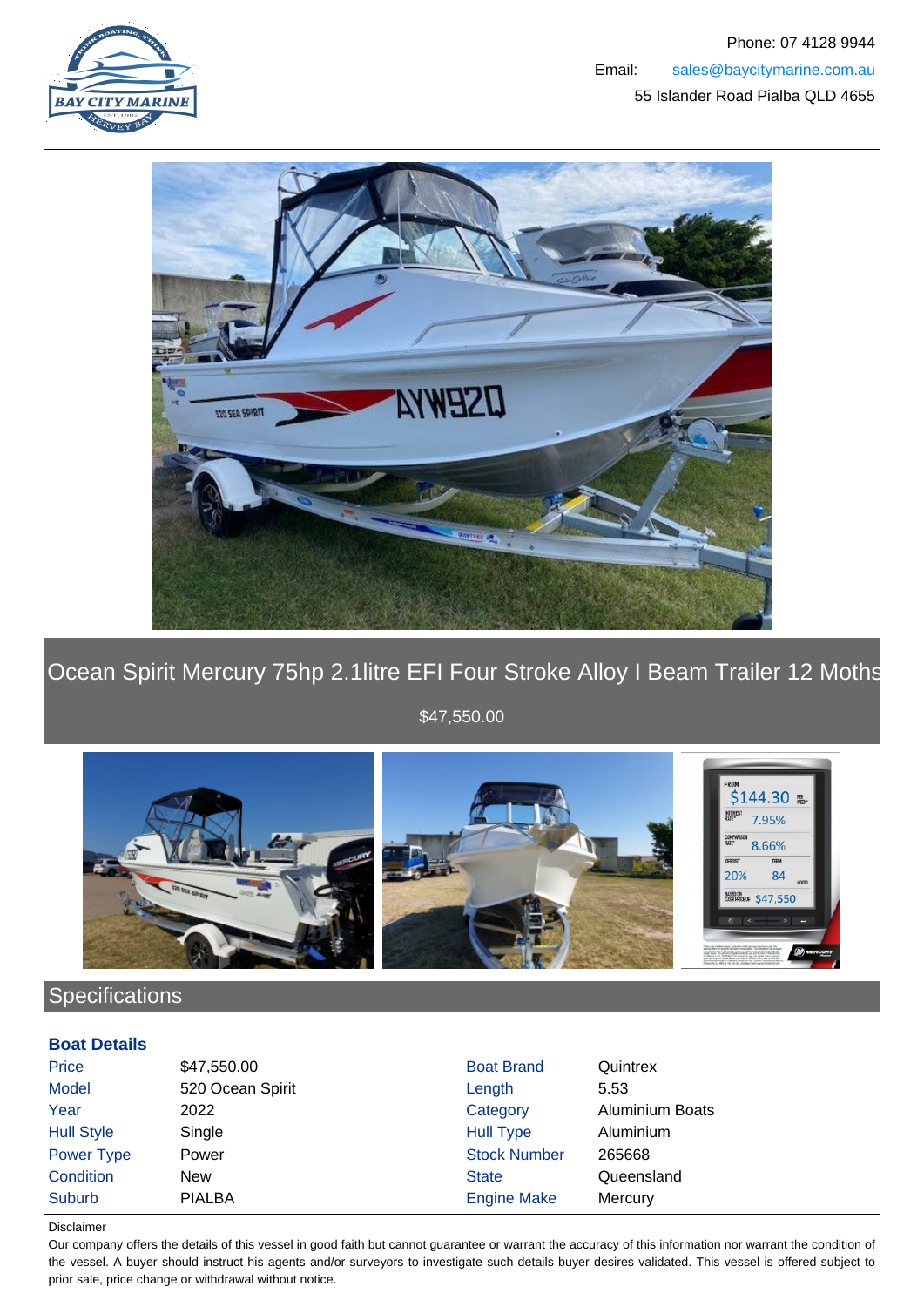

### **Description**

All new 2022 Quintrex 520 Ocean Spirit has received more than just a make over it now features a 4mm thick Hull and transom with smooth side sheet and big boat features with its semi self-draining deck complete with suppers.

With its all new thicker and consequently heavier blade hull the end result is a noticeably smoother ride than its predecessor! Put simply the best riding and best value quintessential Australian half cab just became a whole lot better!

This package is 1/2 Cab Nirvana complete with Arguably the Best 75hp EFI four stroke Money can buy

The Quintrex 520 Ocean spirit is pure and simple extreme value for money and features the Quintrex Blade Hull and flared bow that quite simply enables this 1/2 cab to ride far more comfortably than most and that in turn makes your day on the water so much more comfortable

#### WHAT YOU GET

1 X 2022 Quintrex 520 OceanSpirit / Factory Bimini / Quintrex I Beam alloy Trailer / 2.1 L Mercury 75hp EFI Four Stroke Mercury Smart Craft Tacho multifunction gauge / Stainless Steel propeller. Plus, all Standard 520 Ocean spirit inclusions - Bilge pump/ navigation Lights/Battery isolation switch / 3 gang switch panel on Dash/ Rear lounge/ Rod Holders / Under bunk storage in cabin / Boarding ladder / 95 litre underfloor fuel tank / Scuppers for the Semi self-draining deck Basic safety gear and 12 Months QLD registration for the hull and trailer

The option list for the Sea Spirit is extensive enabling you to fit out the boat any way you want from bunk extensions to a toilet and anchor winch in fact we have even fitted out riggers for trolling and it is quite common to fit a Live Bait Tank,

Please check out the pictures in this add as it shows a lot of available options

You Can Even option your trailer with a Swing away draw bar perfect if your storage space is to short and don't forget Quintrex now offers a factory fitted boat catch option for the hull and trailer making launching and retrieving shorthanded about as easy as it can be

Why is the Mercury 75hp EFI Four Stroke Engine so good on this boat Put simply the 75hp EFI Mercury has a whopping 2.1 liters of cubic capacity and that is substantially more than any other Four stroke in the 70 to 75hp category

The Quintrex 520 Ocean Spirit has an overall length of 5.5m making it about as close to perfect as a boat can be in size being easy to tow yet big enough to feel safe in when offshore, Set up with our camper pack option this boat is very comfortable as an overnighter or weekender complete with toilet and stove

Ultimately if you are looking for the perfect family boat one day and hard core fishing boat the next with modern and class leading four stroke power then this boat with its 75 EFI mercury is sensational value if not better priced than a lot of second hand boats of a similar size and lot more capable plus you get 6 Years of National Mercury engine warranty and The Mercury only industry leading 3 Year Corrosion warranty.

Disclaimer

Our company offers the details of this vessel in good faith but cannot guarantee or warrant the accuracy of this information nor warrant the condition of the vessel. A buyer should instruct his agents and/or surveyors to investigate such details buyer desires validated. This vessel is offered subject to prior sale, price change or withdrawal without notice.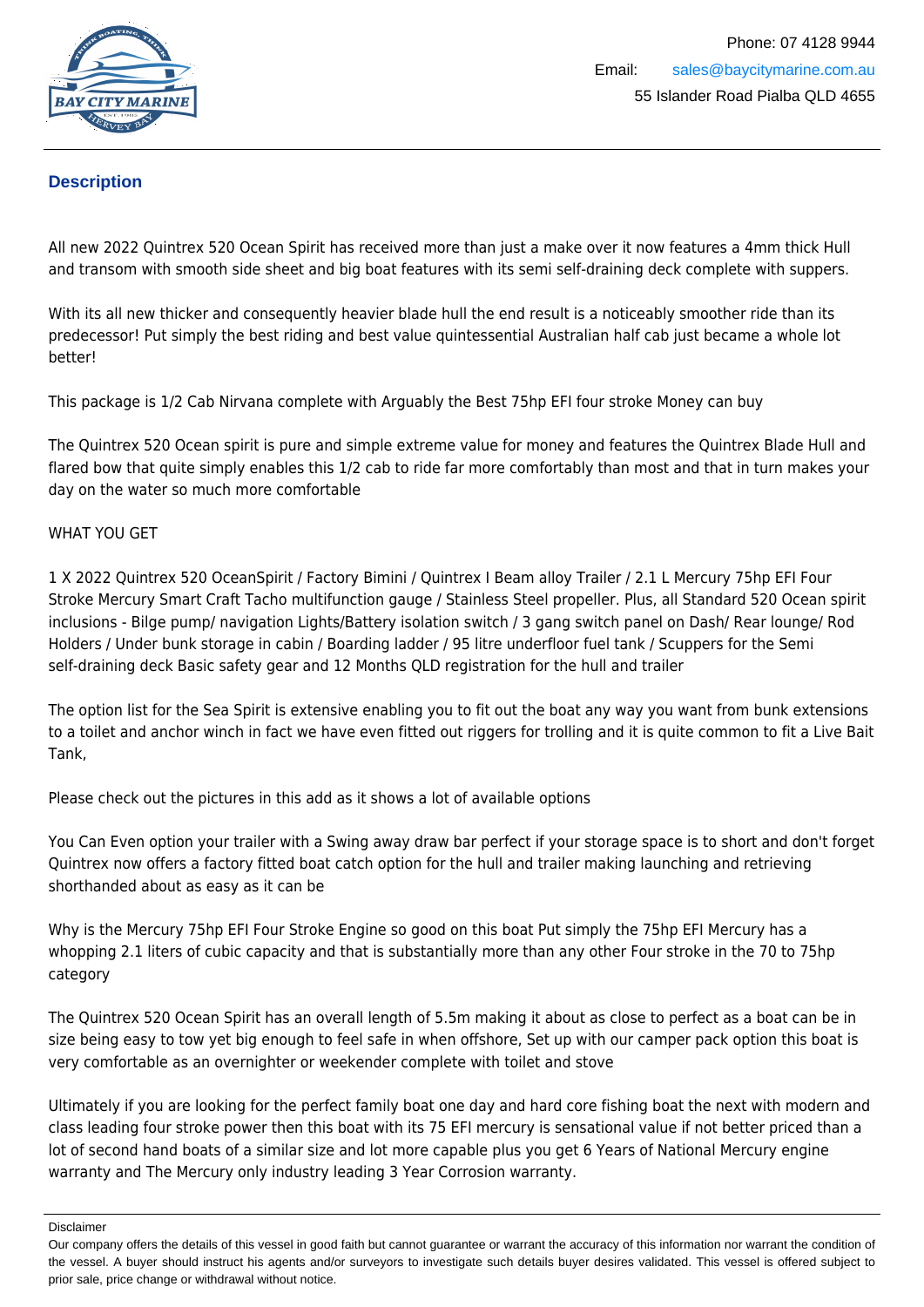

For more information please call Ryan, Colin or Scott

Do You finance?

Yes we Finance, Just call to find out how we can best serve you.

Will you take me on the water in my new boat to show me how everything works?

YES we are more than happy to do an on-water familiarization with you in your new boat.

Can I get my new boat optioned the way I want to suit my needs ?

Yes If it can be done we ill do it for you!

There are many dealers on the Internet offering many great deals however our company was established for over 28 years and as such we have built our success over the years on a foundation of excellence in customer service which forms part of our staff charter. Our Customer first approach has and always will be the cornerstone of our success. We work on the philosophy of we do what we say we will do

BCM is your premier dealer for Quintrex and Haines Hunter Boats, Honda and Mercury engines on the Fraser Coast, Queensland. Only a few hours' drive from Brisbane and the Sunshine Coast. If you have not found what you are looking for in the new boat range we have a vast stock of quality used vessels at great prices. We can transport Australia wide.

Please note images used are for illustration purpose only and may show options including engines and or other features not included in the base package

All and every effort is made to make sure all provided information is true and correct at time of advertisement generation however mistakes, errors inclusive of information from third party sources can occur accordingly Bay City Marine do not accept any liability for an error or mistake in or any advertisement and or details.

| <b>Features</b>        |                                        |
|------------------------|----------------------------------------|
| <b>Engine Hours</b>    | Brand New Never Used                   |
| Horse Power (hp)       | 75                                     |
| <b>Fuel Type</b>       | Petrol                                 |
| Fuel Tank Capacity (L) | 95                                     |
| Propeller              | <b>Genuine Mercury Stainless Steel</b> |
| <b>Steering System</b> | Premium Non Feedback Cable             |

#### Disclaimer

Our company offers the details of this vessel in good faith but cannot guarantee or warrant the accuracy of this information nor warrant the condition of the vessel. A buyer should instruct his agents and/or surveyors to investigate such details buyer desires validated. This vessel is offered subject to prior sale, price change or withdrawal without notice.